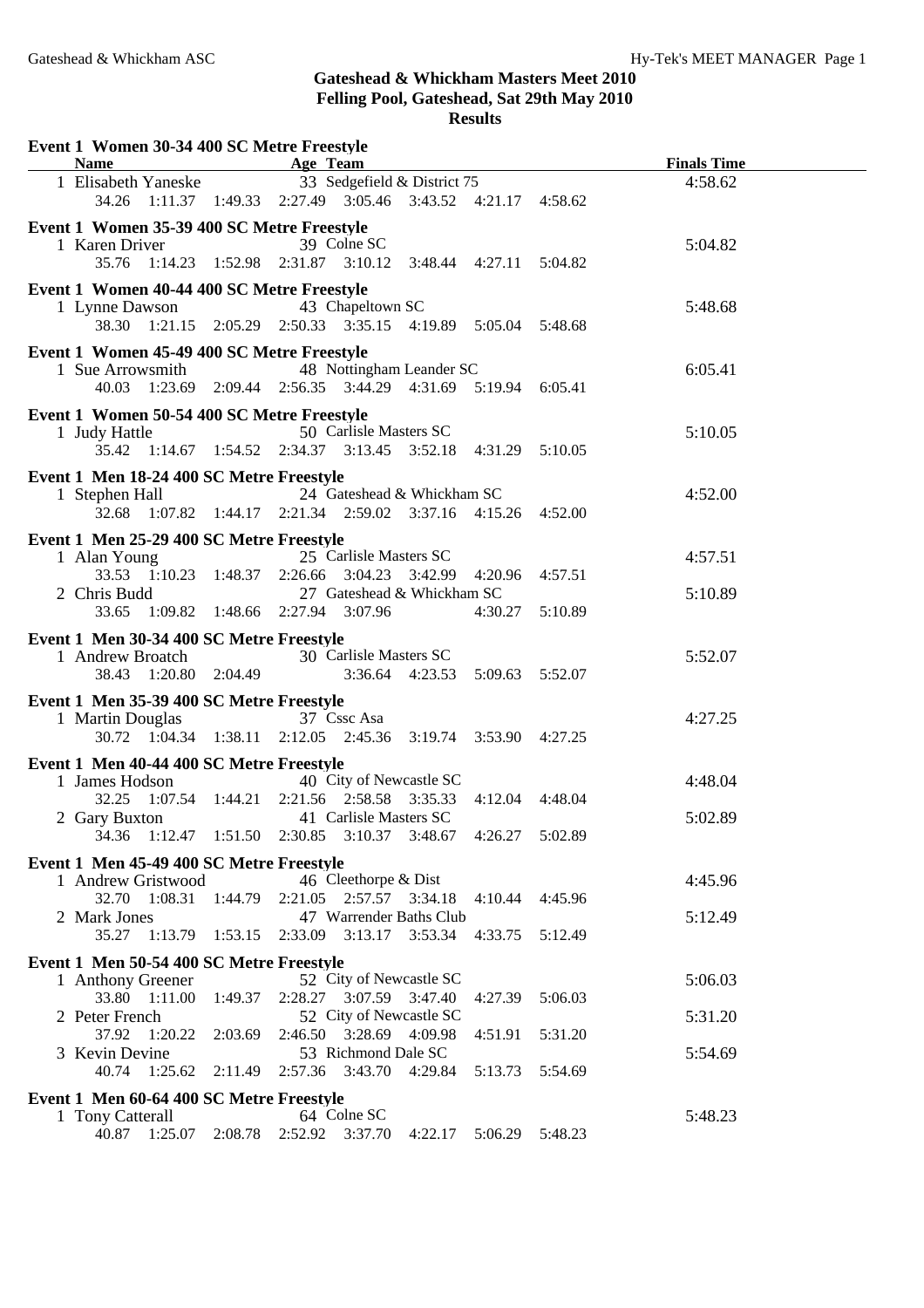| Event 1 Men 65-69 400 SC Metre Freestyle<br>66 Blyth Life Guard & Swim Club<br>1 Derek Robinson<br>40.19 1:25.08 2:12.19<br>3:54.52<br>5:41.82 6:33.03                                           | 6:33.03            |
|--------------------------------------------------------------------------------------------------------------------------------------------------------------------------------------------------|--------------------|
| Event 2 Men 45-49 100 SC Metre Butterfly<br>1 Matthew Grant 46 Gateshead & Whickham SC<br>36.07 1:16.16                                                                                          | 1:16.16            |
| Event 2 Men 65-69 100 SC Metre Butterfly<br>66 Blyth Life Guard & Swim Club<br>1 Alex Brown<br>43.70 1:39.22                                                                                     | 1:39.22            |
| Event 3 Women 50-54 100 SC Metre Butterfly<br>50 Pheonix Masters<br>1 Anne Morrissey                                                                                                             | 1:33.16            |
| Event 4 Women 18-24 200 SC Metre Breaststroke<br>1 Lorna MacDonald 21 Northumbria University<br>38.96 1:20.84 2:05.13 2:49.85                                                                    | 2:49.85            |
| Event 4 Women 40-44 200 SC Metre Breaststroke<br>1 Lynne Dawson 43 Chapeltown SC<br>47.56 1:40.67 2:35.62 3:30.65                                                                                | 3:30.65            |
| Event 4 Women 50-54 200 SC Metre Breaststroke<br>1 Judith Barton<br>54 Littledown Masters<br>52.53 1:50.37 2:47.69 3:46.52                                                                       | 3:46.52            |
| Event 4 Men 40-44 200 SC Metre Breaststroke<br>41 Carlisle Masters SC<br>1 Gary Buxton<br>40.36 1:26.41 2:13.28 2:59.69                                                                          | 2:59.69            |
| Event 4 Men 50-54 200 SC Metre Breaststroke<br>51 Carlisle Masters SC<br>1 Graeme Sutton<br>45.35 1:36.41 2:28.92 3:19.56<br>2 Kevin Devine 53 Richmond Dale SC<br>47.25 1:42.66 2:37.45 3:28.94 | 3:19.56<br>3:28.94 |
| Event 4 Men 55-59 200 SC Metre Breaststroke<br>58 Carlisle Masters SC<br>1 Graham Pearson<br>40.29 1:22.71 2:07.67 2:52.19                                                                       | 2:52.19            |
| Event 4 Men 60-64 200 SC Metre Breaststroke<br>64 Colne SC<br>1 Tony Catterall<br>1:44.75 2:40.32 3:35.25<br>49.38                                                                               | 3:35.25            |
| Event 5 Women 18-24 100 SC Metre IM<br>19 Northumbria University<br>1 Francesca Morton<br>39.11 1:22.40                                                                                          | 1:22.40            |
| Event 5 Women 25-29 100 SC Metre IM<br>1 Jennifer Dobson<br>27 Blyth Life Guard & Swim Club<br>37.65 1:22.34                                                                                     | 1:22.34            |
| Event 5 Women 35-39 100 SC Metre IM<br>36 Gateshead & Whickham SC<br>1 Karen Hutchinson<br>41.81<br>1:29.73                                                                                      | 1:29.73            |
| Event 5 Women 40-44 100 SC Metre IM<br>43 GB Police<br>1 Tracey Smith<br>39.09 1:24.24                                                                                                           | 1:24.24            |
| 43 Chapeltown SC<br>2 Lynne Dawson<br>42.41 1:27.13                                                                                                                                              | 1:27.13            |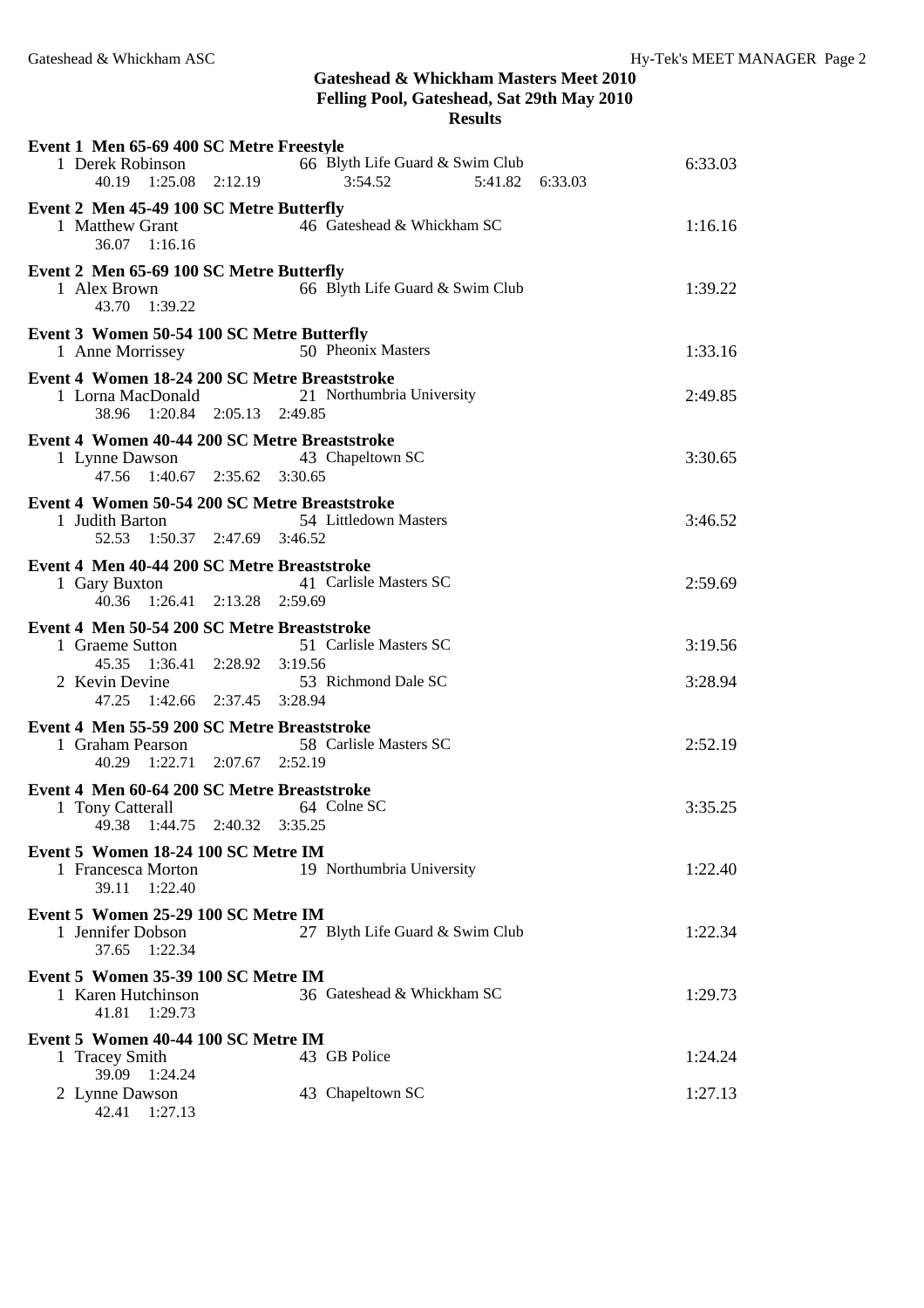| <b>Results</b> |
|----------------|
|----------------|

| Event 6 Men 18-24 50 SC Metre Backstroke                  |                                 |         |
|-----------------------------------------------------------|---------------------------------|---------|
| 1 Michael Williams                                        | 20 Northumbria University       | 33.50   |
| 2 Andrew Sixsmith                                         | 21 Northumbria University       | 37.52   |
| Event 6 Men 25-29 50 SC Metre Backstroke                  |                                 |         |
| 1 Alan Young                                              | 25 Carlisle Masters SC          | 32.79   |
| Event 6 Men 30-34 50 SC Metre Backstroke                  |                                 |         |
| 1 Dominic Johnston                                        | 33 City of Newcastle SC         | 31.38   |
| 2 Chris Knee                                              | 31 City Of Leeds                | 32.94   |
| 3 Andrew Broatch                                          | 30 Carlisle Masters SC          | 40.68   |
| 4 Ian Downes                                              | 31 Blyth Life Guard & Swim Club | 44.79   |
| Event 6 Men 35-39 50 SC Metre Backstroke                  |                                 |         |
| 1 Martin Douglas                                          | 37 Cssc Asa                     | 31.06   |
| Event 6 Men 40-44 50 SC Metre Backstroke                  |                                 |         |
| 1 Gary Wilson                                             | 43 Newburn SC                   | 36.04   |
|                                                           |                                 |         |
| Event 6 Men 45-49 50 SC Metre Backstroke<br>1 Paul Gibson | 45 Carlisle Masters SC          | 36.71   |
|                                                           |                                 |         |
| Event 6 Men 50-54 50 SC Metre Backstroke                  |                                 |         |
| 1 Stephen Urwin                                           | 53 Newburn SC                   | 43.70   |
| Event 6 Men 65-69 50 SC Metre Backstroke                  |                                 |         |
| 1 Carl Butler                                             | 66 Richmond Dale SC             | 46.57   |
| Event 7 Women 25-29 50 SC Metre Backstroke                |                                 |         |
| 1 Jennifer Dobson                                         | 27 Blyth Life Guard & Swim Club | 39.32   |
| Event 7 Women 45-49 50 SC Metre Backstroke                |                                 |         |
| 1 Sue Arrowsmith                                          | 48 Nottingham Leander SC        | 41.97   |
| Event 7 Women 50-54 50 SC Metre Backstroke                |                                 |         |
| 1 Judy Hattle                                             | 50 Carlisle Masters SC          | 35.73   |
| Event 10 Men 25-29 100 SC Metre Freestyle                 |                                 |         |
| 1 Chris Budd                                              | 27 Gateshead & Whickham SC      | 1:05.75 |
| 32.05 1:05.75                                             |                                 |         |
|                                                           |                                 |         |
| Event 10 Men 30-34 100 SC Metre Freestyle<br>1 Chris Knee | 31 City Of Leeds                | 59.82   |
| 28.07 59.82                                               |                                 |         |
| 2 Dominic Johnston                                        | 33 City of Newcastle SC         | 1:00.98 |
| 28.80 1:00.98                                             |                                 |         |
| 3 Ian Downes                                              | 31 Blyth Life Guard & Swim Club | 1:26.33 |
| 41.09 1:26.33                                             |                                 |         |
| Event 10 Men 40-44 100 SC Metre Freestyle                 |                                 |         |

| $\sim$ 10 10 10 10 11 100 DC 10100 1110000 |                            |         |
|--------------------------------------------|----------------------------|---------|
| 1 David Chaney                             | 42 Gateshead & Whickham SC | 56.09   |
| 27.30<br>56.09                             |                            |         |
| 2 Stephen Smith                            | 42 Colne SC                | 56.33   |
| 27.42<br>56.33                             |                            |         |
| 3 Paul Clemence                            | 40 City Of Leeds           | 57.13   |
| 27.36 57.13                                |                            |         |
| 4 James Hodson                             | 40 City of Newcastle SC    | 1:01.98 |
| 29.88 1:01.98                              |                            |         |
| 5 Philip Croxall                           | 41 Colne SC                | 1:03.54 |
| 1:03.54<br>30.19                           |                            |         |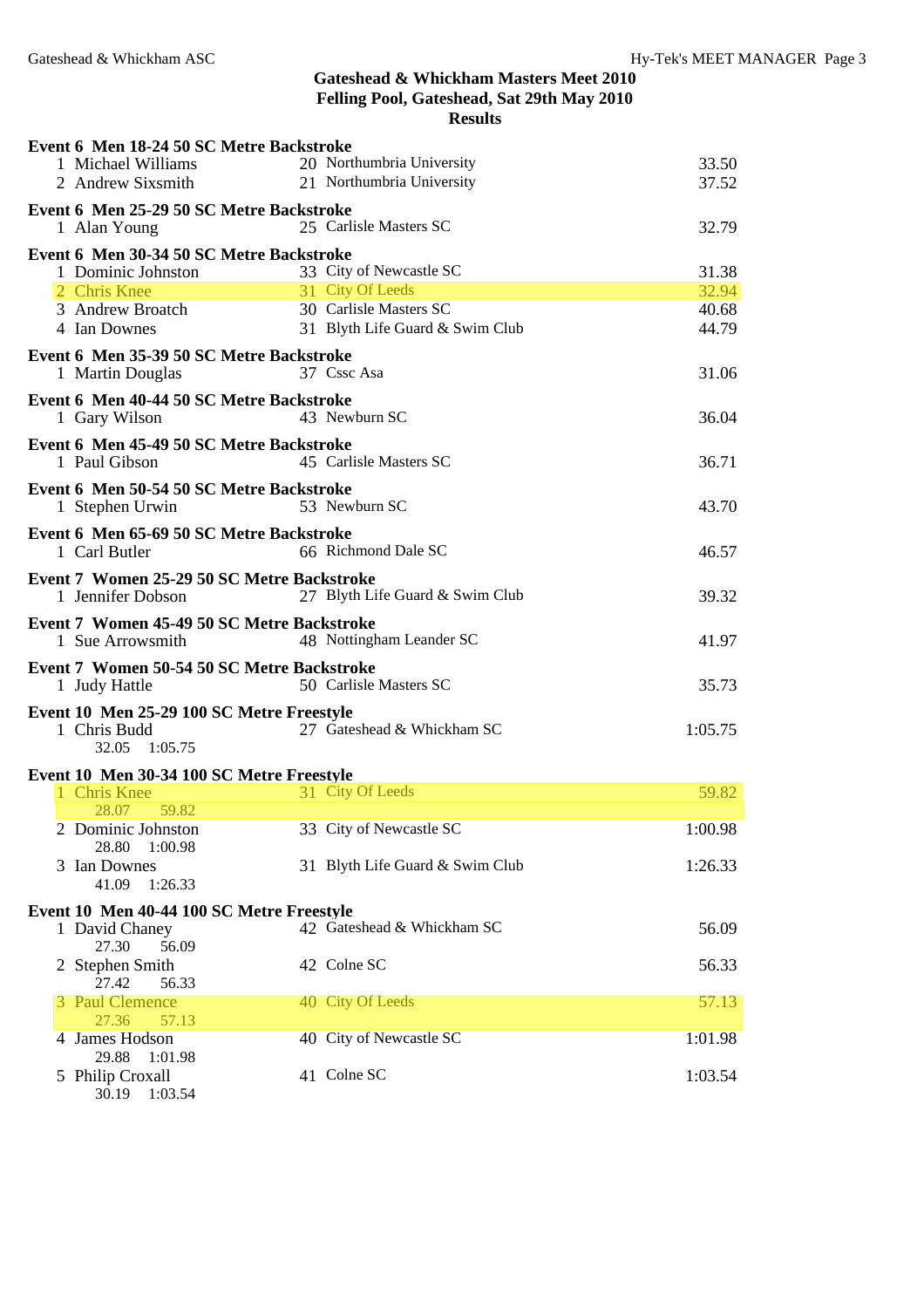|                                                                                       | <b>Results</b>                  |         |
|---------------------------------------------------------------------------------------|---------------------------------|---------|
| Event 10 Men 45-49 100 SC Metre Freestyle                                             |                                 |         |
| 1 Mark Jones<br>32.02 1:05.03                                                         | 47 Warrender Baths Club         | 1:05.03 |
| 2 Paul Gibson<br>31.38 1:06.34                                                        | 45 Carlisle Masters SC          | 1:06.34 |
| Event 10 Men 50-54 100 SC Metre Freestyle                                             |                                 |         |
| 1 Anthony Greener<br>31.88 1:06.49                                                    | 52 City of Newcastle SC         | 1:06.49 |
| 2 Peter French<br>32.57 1:08.40                                                       | 52 City of Newcastle SC         | 1:08.40 |
| 3 Kevin Devine<br>36.00 1:13.62                                                       | 53 Richmond Dale SC             | 1:13.62 |
| 4 Graeme Sutton<br>35.10 1:15.17                                                      | 51 Carlisle Masters SC          | 1:15.17 |
|                                                                                       |                                 |         |
| Event 10 Men 60-64 100 SC Metre Freestyle<br>1 Tony Catterall<br>37.54 1:17.59        | 64 Colne SC                     | 1:17.59 |
|                                                                                       |                                 |         |
| Event 10 Men 65-69 100 SC Metre Freestyle<br>1 Alex Brown<br>37.24 1:16.91            | 66 Blyth Life Guard & Swim Club | 1:16.91 |
| 2 Derek Robinson<br>37.20 1:19.04                                                     | 66 Blyth Life Guard & Swim Club | 1:19.04 |
|                                                                                       |                                 |         |
| Event 11 Women 18-24 100 SC Metre Freestyle<br>1 Francesca Morton<br>34.08<br>1:09.45 | 19 Northumbria University       | 1:09.45 |
|                                                                                       |                                 |         |
| Event 11 Women 25-29 100 SC Metre Freestyle<br>1 Jennifer Dobson<br>34.10 1:11.81     | 27 Blyth Life Guard & Swim Club | 1:11.81 |
| Event 11 Women 35-39 100 SC Metre Freestyle                                           |                                 |         |
| 1 Karen Driver<br>34.47 1:10.20                                                       | 39 Colne SC                     | 1:10.20 |
| Event 11 Women 40-44 100 SC Metre Freestyle                                           |                                 |         |
| 1 Tracey Smith<br>34.92 1:14.05                                                       | 43 GB Police                    | 1:14.05 |
| Event 11 Women 45-49 100 SC Metre Freestyle                                           |                                 |         |
| 1 Sue Arrowsmith<br>36.05 1:16.16                                                     | 48 Nottingham Leander SC        | 1:16.16 |
| Event 11 Women 50-54 100 SC Metre Freestyle                                           |                                 |         |
| 1 Judith Barton<br>42.25 1:32.09                                                      | 54 Littledown Masters           | 1:32.09 |
| Event 12 Women 50-54 200 SC Metre Butterfly                                           |                                 |         |
| 1 Judy Hattle<br>36.92 1:18.70 2:00.84 2:41.28                                        | 50 Carlisle Masters SC          | 2:41.28 |
| 2 Anne Morrissey<br>47.17 1:42.03 2:42.22 3:46.26                                     | 50 Pheonix Masters              | 3:46.26 |
|                                                                                       |                                 |         |
| Event 12 Men 40-44 200 SC Metre Butterfly<br>1 Gary Buxton                            | 41 Carlisle Masters SC          | 3:04.01 |
| 44.05  1:35.38  2:23.78  3:04.01                                                      |                                 |         |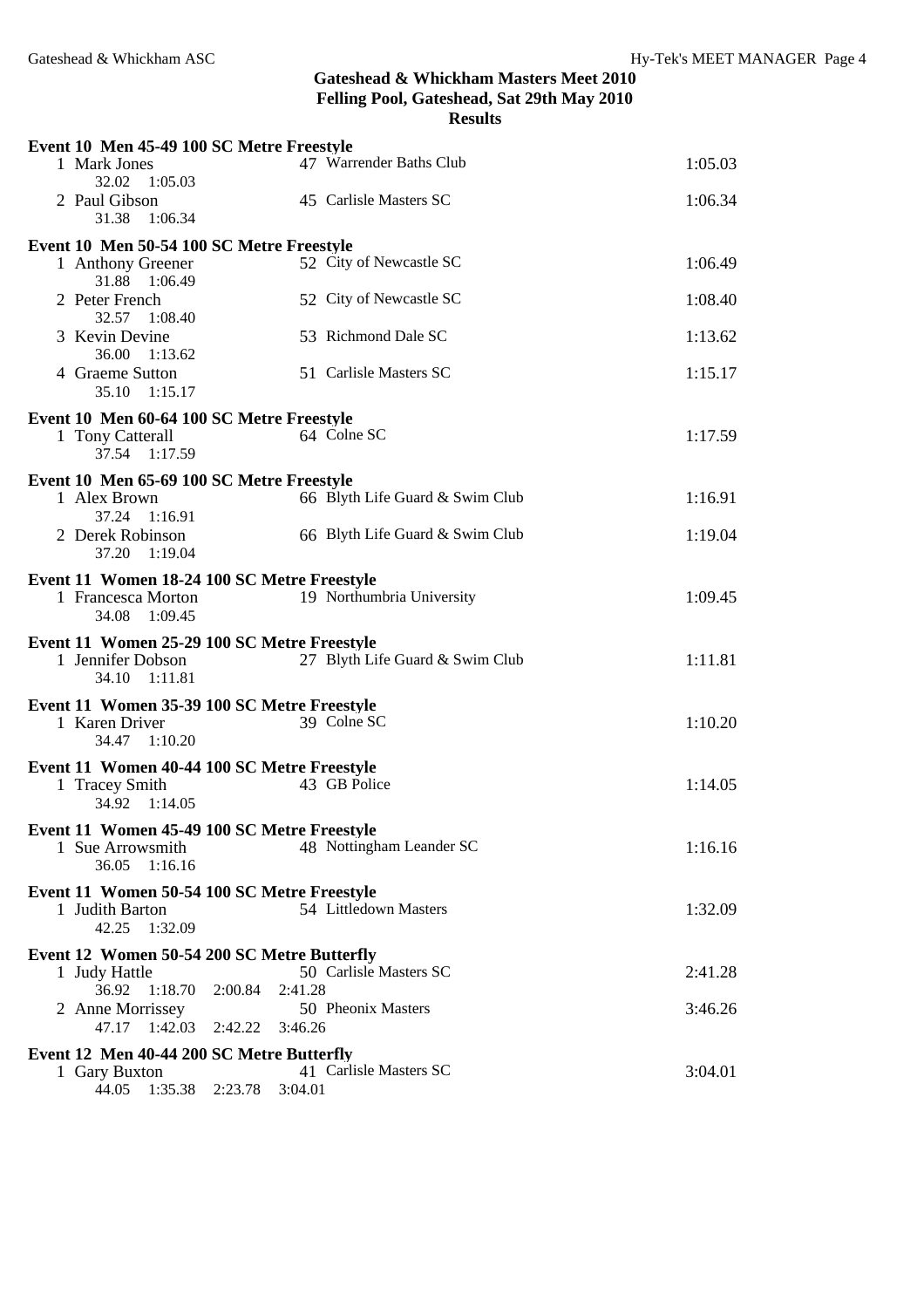| tesults |
|---------|
|---------|

| Event 12 Men 45-49 200 SC Metre Butterfly<br>1 Andrew Gristwood<br>37.18 1:18.43 2:01.46 2:43.59          | 46 Cleethorpe & Dist                                      | 2:43.59                 |
|-----------------------------------------------------------------------------------------------------------|-----------------------------------------------------------|-------------------------|
| Event 12 Men 55-59 200 SC Metre Butterfly<br>--- Graham Pearson<br>41.89                                  | 58 Carlisle Masters SC                                    | <b>DNF</b>              |
| Event 12 Men 60-64 200 SC Metre Butterfly<br>1 Tony Catterall<br>48.18 1:44.32 2:42.65 3:41.07            | 64 Colne SC                                               | 3:41.07                 |
| Event 13 Men 18-24 50 SC Metre Breaststroke<br>1 Andrew Sixsmith                                          | 21 Northumbria University                                 | 32.55                   |
| Event 13 Men 25-29 50 SC Metre Breaststroke<br>1 Alan Young<br>2 David Craig                              | 25 Carlisle Masters SC<br>26 Gateshead & Whickham SC      | 36.55<br>37.76          |
| Event 13 Men 30-34 50 SC Metre Breaststroke<br>1 Andrew Broatch<br>2 Ian Downes                           | 30 Carlisle Masters SC<br>31 Blyth Life Guard & Swim Club | 45.36<br>50.23          |
| Event 13 Men 35-39 50 SC Metre Breaststroke<br>37 Cssc Asa<br>1 Martin Douglas                            |                                                           | 32.21                   |
| Event 13 Men 40-44 50 SC Metre Breaststroke<br>1 James Hodson<br>2 Gary Wilson<br>3 Stephen Smith         | 40 City of Newcastle SC<br>43 Newburn SC<br>42 Colne SC   | 35.02<br>38.88<br>40.39 |
| Event 13 Men 45-49 50 SC Metre Breaststroke<br>1 Mark Jones<br>2 Matthew Grant 46 Gateshead & Whickham SC | 47 Warrender Baths Club                                   | 36.70<br>38.44          |
| Event 13 Men 50-54 50 SC Metre Breaststroke<br>1 Graeme Sutton<br>2 Stephen Urwin                         | 51 Carlisle Masters SC<br>53 Newburn SC                   | 40.99<br>46.76          |
| Event 13 Men 55-59 50 SC Metre Breaststroke<br>1 Graham Pearson                                           | 58 Carlisle Masters SC                                    | 36.24                   |
| Event 13 Men 65-69 50 SC Metre Breaststroke<br>1 Carl Butler<br>2 Alex Brown                              | 66 Richmond Dale SC<br>66 Blyth Life Guard & Swim Club    | 43.93<br>48.61          |
| Event 14 Women 18-24 50 SC Metre Breaststroke<br>1 Lorna MacDonald                                        | 21 Northumbria University                                 | 35.13                   |
| Event 14 Women 35-39 50 SC Metre Breaststroke<br>1 Karen Driver                                           | 39 Colne SC                                               | 42.15                   |
| Event 14 Women 40-44 50 SC Metre Breaststroke<br>1 Lynne Dawson<br>2 Tracey Smith                         | 43 Chapeltown SC<br>43 GB Police                          | 43.03<br>45.45          |
| Event 14 Women 45-49 50 SC Metre Breaststroke<br>1 Sue Arrowsmith                                         | 48 Nottingham Leander SC                                  | 46.19                   |
| Event 14 Women 50-54 50 SC Metre Breaststroke<br>1 Judith Barton                                          | 54 Littledown Masters                                     | 46.81                   |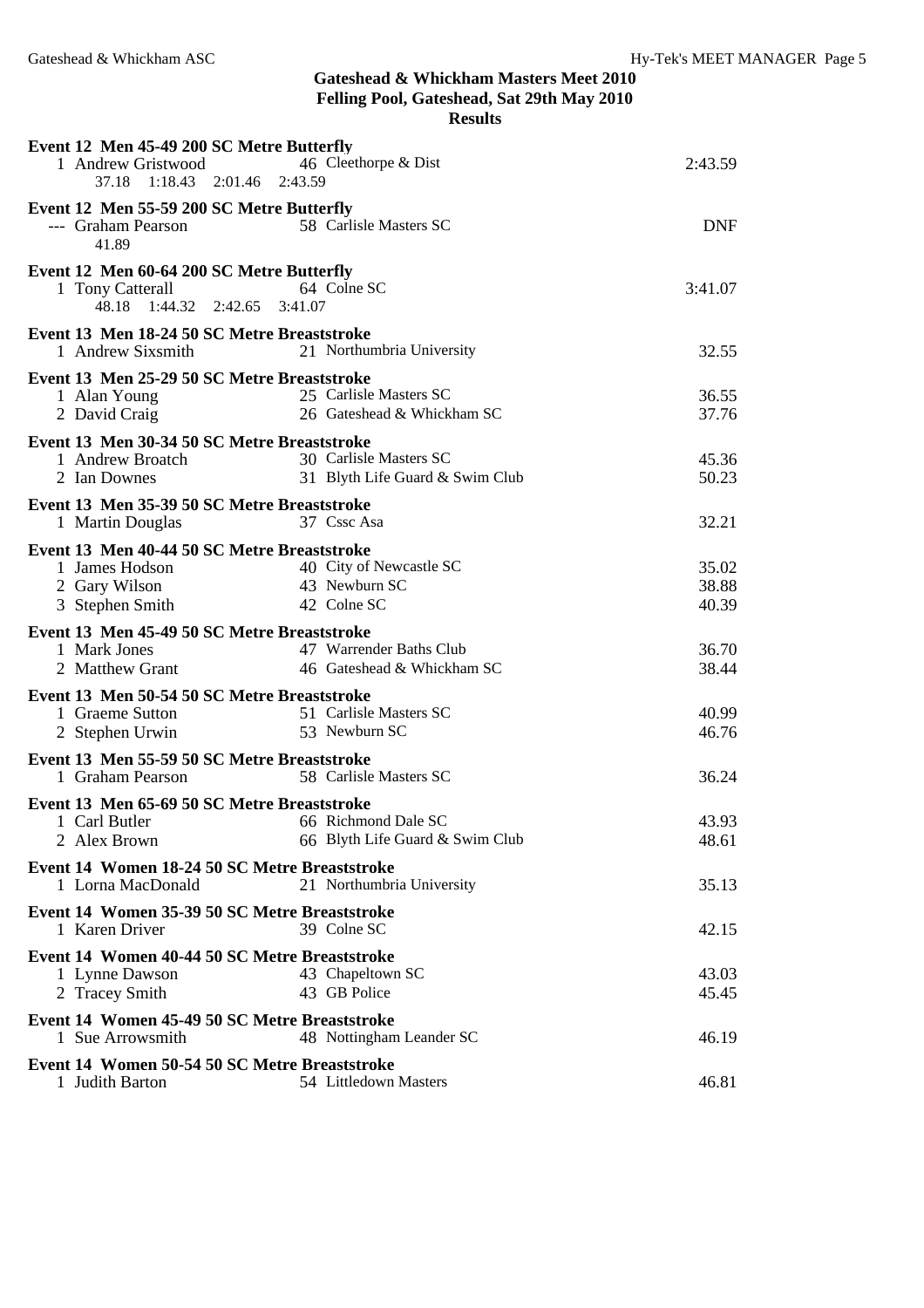**Results**

| Event 16 Women 35-39 400 SC Metre IM                          |  |  |                                         |  |  |  |                |
|---------------------------------------------------------------|--|--|-----------------------------------------|--|--|--|----------------|
| 1 Alison Nitsch                                               |  |  | 39 Tynedale SC                          |  |  |  | 6:12.63        |
| 39.33 1:25.64 2:13.78 3:01.02 3:53.69 4:46.71 5:31.02 6:12.63 |  |  |                                         |  |  |  |                |
| Event 16 Women 40-44 400 SC Metre IM                          |  |  |                                         |  |  |  |                |
| 1 Lynne Dawson                                                |  |  | 43 Chapeltown SC                        |  |  |  | 6:49.47        |
| 48.02 1:43.32 2:34.42 3:26.82 4:23.35 5:21.52 6:06.55 6:49.47 |  |  |                                         |  |  |  |                |
| Event 16 Women 50-54 400 SC Metre IM                          |  |  |                                         |  |  |  |                |
| 1 Judy Hattle                                                 |  |  | 50 Carlisle Masters SC                  |  |  |  | 5:42.25        |
| 36.61 1:20.39 2:05.41 2:50.71 3:38.69 4:26.29 5:05.53 5:42.25 |  |  |                                         |  |  |  |                |
| --- Anne Morrissey                                            |  |  | 50 Pheonix Masters                      |  |  |  | DQ             |
| 6.4 Not on back when leaving the wall - back                  |  |  |                                         |  |  |  |                |
| Event 16 Men 25-29 400 SC Metre IM                            |  |  |                                         |  |  |  |                |
| 1 Nick Valentine                                              |  |  | 29 Cssc Asa                             |  |  |  | 5:04.53        |
| 30.77 1:06.01 1:47.01 2:27.75 3:11.40 3:55.49 4:31.01 5:04.53 |  |  |                                         |  |  |  |                |
| 2 Alan Young                                                  |  |  | 25 Carlisle Masters SC                  |  |  |  | 5:33.12        |
| 34.23 1:14.15 1:57.18 2:40.39 3:30.13 4:18.91 4:56.77 5:33.12 |  |  |                                         |  |  |  |                |
| Event 16 Men 40-44 400 SC Metre IM                            |  |  |                                         |  |  |  |                |
| 1 Philip Croxall                                              |  |  | 41 Colne SC                             |  |  |  | 5:28.71        |
| 34.89 1:16.14 2:00.78 2:45.94 3:33.13 4:19.04 4:54.77 5:28.71 |  |  |                                         |  |  |  |                |
| Event 16 Men 45-49 400 SC Metre IM                            |  |  |                                         |  |  |  |                |
| 1 Andrew Gristwood 46 Cleethorpe & Dist                       |  |  |                                         |  |  |  | 5:40.35        |
| 36.95 1:19.59 2:05.16 2:48.85 3:39.63 4:29.79 5:06.12 5:40.35 |  |  |                                         |  |  |  |                |
| 2 Matthew Grant 46 Gateshead & Whickham SC                    |  |  |                                         |  |  |  | 5:52.58        |
| 36.39 1:18.63 2:05.01 2:51.90 3:39.95 4:30.76 5:12.65 5:52.58 |  |  |                                         |  |  |  |                |
| Event 16 Men 50-54 400 SC Metre IM                            |  |  |                                         |  |  |  |                |
| 1 Kevin Devine                                                |  |  | 53 Richmond Dale SC                     |  |  |  | 7:07.03        |
| 51.05 1:50.86 2:45.96 3:40.11 4:39.23 5:38.69 6:24.76 7:07.03 |  |  |                                         |  |  |  |                |
| Event 16 Men 55-59 400 SC Metre IM                            |  |  |                                         |  |  |  |                |
| 1 Graham Pearson                                              |  |  | 58 Carlisle Masters SC                  |  |  |  | 6:27.94        |
| 39.35 1:23.01 2:23.96 4:09.74 4:59.37 5:43.65 6:27.94         |  |  |                                         |  |  |  |                |
| Event 16 Men 60-64 400 SC Metre IM                            |  |  |                                         |  |  |  |                |
| 1 Tony Catterall                                              |  |  | 64 Colne SC                             |  |  |  | 6:56.48        |
| 49.14 1:45.37 2:41.22 3:34.19 4:29.70 5:26.56 6:56.48         |  |  |                                         |  |  |  |                |
| Event 16 Men 65-69 400 SC Metre IM                            |  |  |                                         |  |  |  |                |
| 1 Carl Butler 66 Richmond Dale SC                             |  |  |                                         |  |  |  | 8:24.61        |
| 49.16                                                         |  |  | 2:56.76 4:04.80 5:21.36 6:32.03 8:24.61 |  |  |  |                |
| Event 17 Men 18-24 50 SC Metre Butterfly                      |  |  |                                         |  |  |  |                |
| 1 Andrew Sixsmith                                             |  |  | 21 Northumbria University               |  |  |  | 30.19          |
| 2 Stephen Hall                                                |  |  | 24 Gateshead & Whickham SC              |  |  |  | 31.32          |
| Event 17 Men 30-34 50 SC Metre Butterfly                      |  |  |                                         |  |  |  |                |
| 1 Chris Knee                                                  |  |  | 31 City Of Leeds                        |  |  |  | 29.74          |
| 2 Andrew Broatch                                              |  |  | 30 Carlisle Masters SC                  |  |  |  | 34.55          |
| Event 17 Men 35-39 50 SC Metre Butterfly                      |  |  |                                         |  |  |  |                |
| 1 Martin Douglas                                              |  |  | 37 Cssc Asa                             |  |  |  | 30.02          |
|                                                               |  |  |                                         |  |  |  |                |
| Event 17 Men 40-44 50 SC Metre Butterfly                      |  |  |                                         |  |  |  |                |
| 1 David Chaney                                                |  |  | 42 Gateshead & Whickham SC              |  |  |  | 27.37          |
| 2 Stephen Smith<br>3 Gary Wilson                              |  |  | 42 Colne SC<br>43 Newburn SC            |  |  |  | 29.21<br>33.36 |
|                                                               |  |  |                                         |  |  |  |                |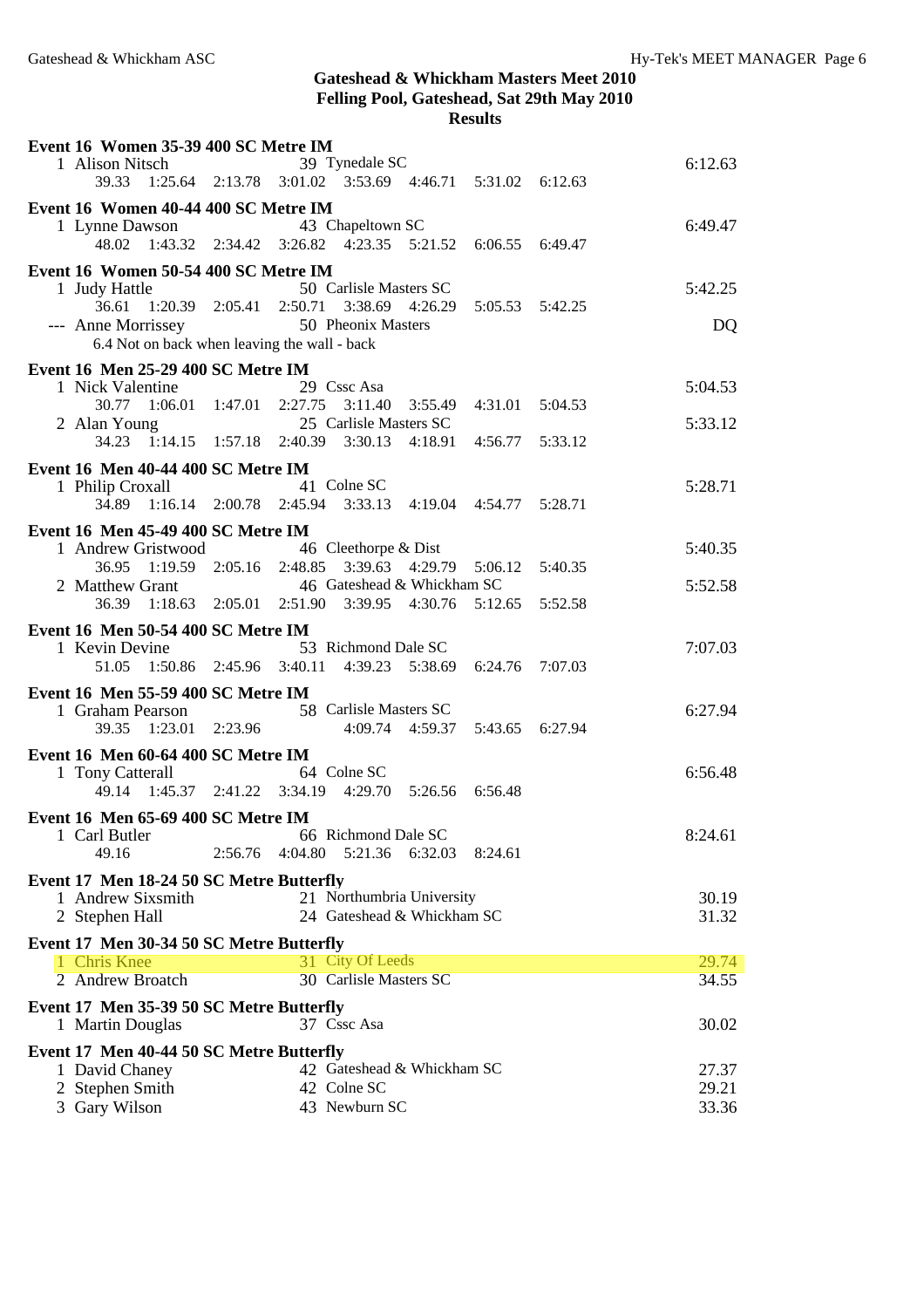**Results**

| Event 17 Men 45-49 50 SC Metre Butterfly<br>1 Paul Gibson                                           | 45 Carlisle Masters SC                                                     | 33.92                   |
|-----------------------------------------------------------------------------------------------------|----------------------------------------------------------------------------|-------------------------|
| Event 17 Men 50-54 50 SC Metre Butterfly<br>1 Peter French<br>2 Stephen Urwin                       | 52 City of Newcastle SC<br>53 Newburn SC                                   | 35.14<br>45.15          |
| Event 17 Men 65-69 50 SC Metre Butterfly<br>1 Alex Brown                                            | 66 Blyth Life Guard & Swim Club                                            | 39.79                   |
| Event 18 Women 18-24 50 SC Metre Butterfly<br>1 Francesca Morton                                    | 19 Northumbria University                                                  | 36.02                   |
| Event 18 Women 25-29 50 SC Metre Butterfly<br>1 Jennifer Dobson                                     | 27 Blyth Life Guard & Swim Club                                            | 37.31                   |
| Event 18 Women 35-39 50 SC Metre Butterfly<br>1 Karen Hutchinson                                    | 36 Gateshead & Whickham SC                                                 | 40.41                   |
| Event 18 Women 40-44 50 SC Metre Butterfly<br>1 Lynne Dawson                                        | 43 Chapeltown SC                                                           | 40.18                   |
| Event 18 Women 50-54 50 SC Metre Butterfly<br>1 Judy Hattle<br>2 Anne Morrissey<br>3 Judith Pascale | 50 Carlisle Masters SC<br>50 Pheonix Masters<br>53 Gateshead & Whickham SC | 31.56<br>38.31<br>43.27 |
| Event 19 Women 35-39 200 SC Metre Freestyle<br>1 Karen Driver<br>34.80 1:12.02 1:49.86 2:27.51      | 39 Colne SC                                                                | 2:27.51                 |
|                                                                                                     |                                                                            |                         |
| Event 19 Women 45-49 200 SC Metre Freestyle<br>1 Sue Arrowsmith<br>38.35 1:20.74 2:05.11 2:50.40    | 48 Nottingham Leander SC                                                   | 2:50.40                 |
|                                                                                                     |                                                                            |                         |
| Event 19 Men 40-44 200 SC Metre Freestyle<br>1 Paul Clemence<br>30.20 1:03.29 1:36.68 2:08.93       | 40 City Of Leeds                                                           | 2:08.93                 |
| 2 James Hodson                                                                                      | 40 City of Newcastle SC                                                    | 2:17.00                 |
| 31.57 1:06.05 1:41.43 2:17.00<br>3 Gary Buxton<br>32.10 1:08.52 1:45.94 2:21.81                     | 41 Carlisle Masters SC                                                     | 2:21.81                 |
|                                                                                                     |                                                                            |                         |
| Event 19 Men 45-49 200 SC Metre Freestyle<br>1 Andrew Gristwood                                     | 46 Cleethorpe & Dist                                                       | 2:19.00                 |
| 32.76 1:08.63 1:44.51 2:19.00<br>2 Paul Gibson<br>34.24 1:15.69 1:57.93 2:37.72                     | 45 Carlisle Masters SC                                                     | 2:37.72                 |
|                                                                                                     |                                                                            |                         |
| Event 19 Men 50-54 200 SC Metre Freestyle<br>1 Graeme Sutton<br>37.12 1:18.26 2:02.23 2:43.49       | 51 Carlisle Masters SC                                                     | 2:43.49                 |
| Event 19 Men 60-64 200 SC Metre Freestyle<br>1 Tony Catterall<br>39.56 1:22.42 2:06.02 2:51.13      | 64 Colne SC                                                                | 2:51.13                 |
| Event 19 Men 65-69 200 SC Metre Freestyle                                                           |                                                                            |                         |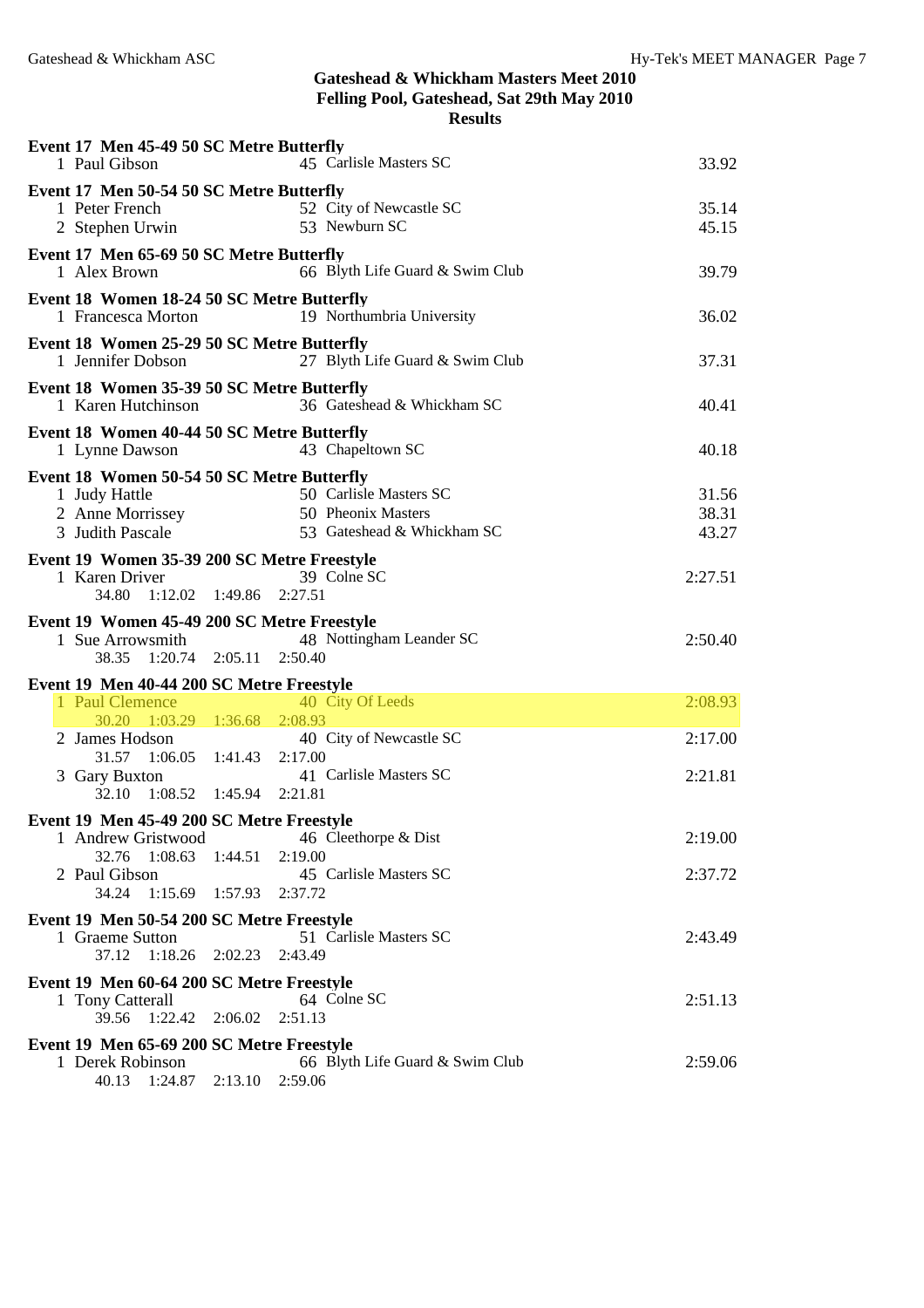| Event 20 Men 18-24 100 SC Metre IM<br>1 Stephen Hall<br>33.55 1:11.37 | 24 Gateshead & Whickham SC      | 1:11.37 |
|-----------------------------------------------------------------------|---------------------------------|---------|
| Event 20 Men 25-29 100 SC Metre IM<br>1 Alan Young<br>32.62 1:09.29   | 25 Carlisle Masters SC          | 1:09.29 |
| Event 20 Men 30-34 100 SC Metre IM                                    |                                 |         |
| 1 Chris Knee<br>31.51 1:09.71                                         | 31 City Of Leeds                | 1:09.71 |
| Event 20 Men 40-44 100 SC Metre IM<br>1 Gary Wilson<br>35.35 1:17.57  | 43 Newburn SC                   | 1:17.57 |
| Event 20 Men 45-49 100 SC Metre IM<br>1 Mark Jones<br>37.62 1:16.50   | 47 Warrender Baths Club         | 1:16.50 |
| Event 20 Men 50-54 100 SC Metre IM                                    |                                 |         |
| 1 Peter French<br>38.77 1:23.50                                       | 52 City of Newcastle SC         | 1:23.50 |
| 2 Kevin Devine<br>42.15 1:25.93                                       | 53 Richmond Dale SC             | 1:25.93 |
| Event 20 Men 60-64 100 SC Metre IM                                    |                                 |         |
| 64 Colne SC<br>1 Tony Catterall<br>44.17 1:31.77                      |                                 | 1:31.77 |
| Event 20 Men 65-69 100 SC Metre IM                                    |                                 |         |
| 1 Alex Brown<br>44.40 1:34.94                                         | 66 Blyth Life Guard & Swim Club | 1:34.94 |
| Event 21 Women 25-29 100 SC Metre Backstroke                          |                                 |         |
| 1 Jennifer Dobson<br>39.84 1:22.40                                    | 27 Blyth Life Guard & Swim Club | 1:22.40 |
| Event 21 Women 50-54 100 SC Metre Backstroke                          |                                 |         |
| 1 Judith Pascale<br>52.14 1:46.11                                     | 53 Gateshead & Whickham SC      | 1:46.11 |
| Event 22 Men 30-34 100 SC Metre Backstroke                            |                                 |         |
| 1 Dominic Johnston<br>32.07<br>1:07.00                                | 33 City of Newcastle SC         | 1:07.00 |
| 2 Andrew Broatch<br>44.77 1:32.27                                     | 30 Carlisle Masters SC          | 1:32.27 |
| Event 22 Men 45-49 100 SC Metre Backstroke                            |                                 |         |
| 1 Paul Gibson<br>39.71 1:22.50                                        | 45 Carlisle Masters SC          | 1:22.50 |
| Event 22 Men 55-59 100 SC Metre Backstroke                            |                                 |         |
| 1 Colin Webb<br>41.92 1:25.77                                         | 58 Cockermouth SC               | 1:25.77 |
| Event 22 Men 65-69 100 SC Metre Backstroke                            |                                 |         |
| 1 Carl Butler<br>51.52 1:47.09                                        | 66 Richmond Dale SC             | 1:47.09 |
| Event 25 Women 18-24 100 SC Metre Breaststroke                        |                                 |         |
| 1 Lorna MacDonald<br>36.30 1:17.85                                    | 21 Northumbria University       | 1:17.85 |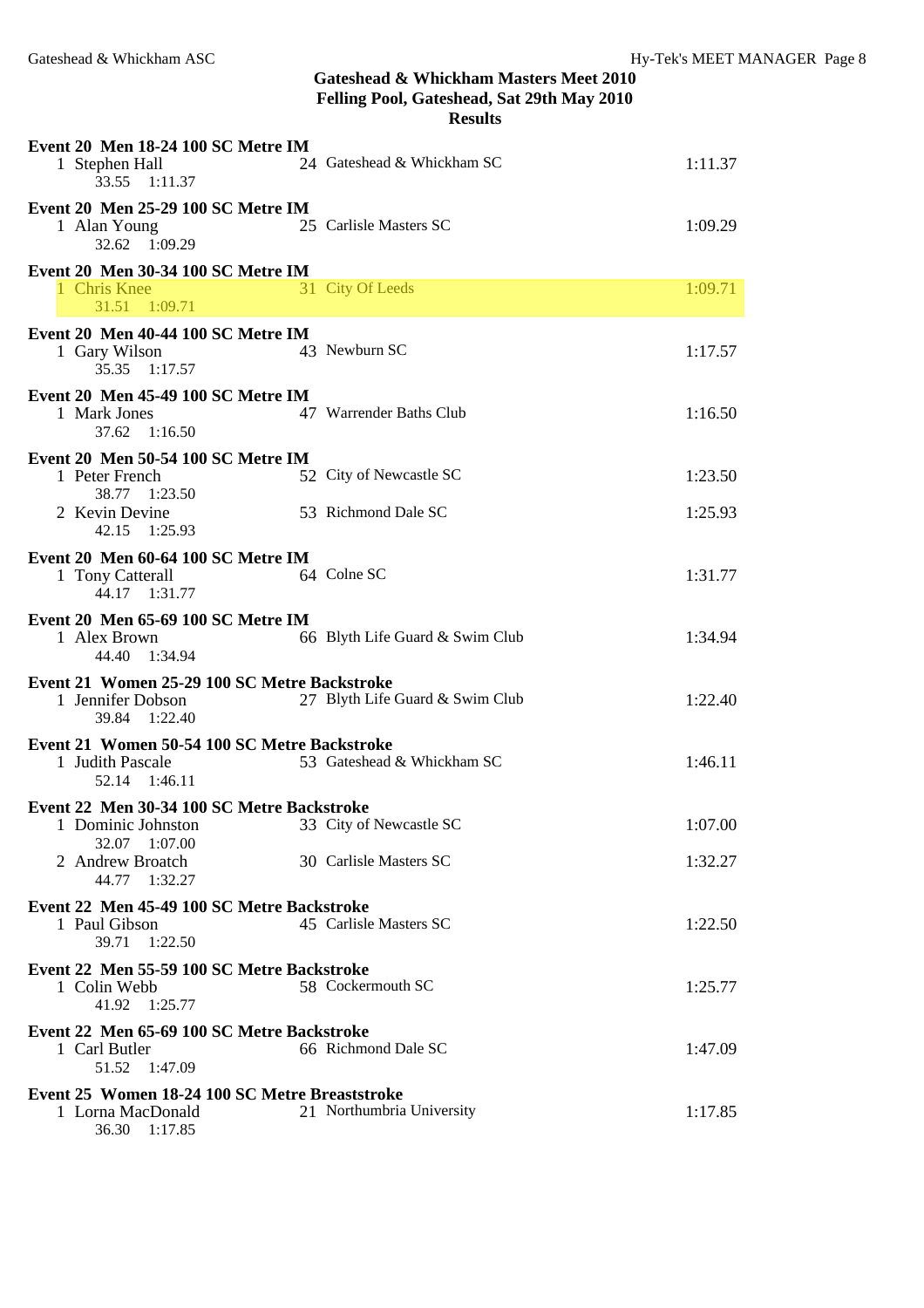| esults<br>۱. |  |
|--------------|--|
|--------------|--|

| Event 25 Women 35-39 100 SC Metre Breaststroke                   |                            |         |
|------------------------------------------------------------------|----------------------------|---------|
| 1 Alison Nitsch<br>43.49 1:32.83                                 | 39 Tynedale SC             | 1:32.83 |
| 2 Karen Hutchinson<br>48.53<br>1:42.99                           | 36 Gateshead & Whickham SC | 1:42.99 |
| Event 25 Women 40-44 100 SC Metre Breaststroke                   |                            |         |
| 1 Lynne Dawson<br>44.81 1:34.19                                  | 43 Chapeltown SC           | 1:34.19 |
| Event 25 Women 50-54 100 SC Metre Breaststroke                   |                            |         |
| 1 Judith Pascale<br>48.44 1:40.75                                | 53 Gateshead & Whickham SC | 1:40.75 |
| Event 26 Men 18-24 100 SC Metre Breaststroke                     |                            |         |
| 1 Stephen Hall<br>39.65 1:23.38                                  | 24 Gateshead & Whickham SC | 1:23.38 |
| Event 26 Men 25-29 100 SC Metre Breaststroke                     |                            |         |
| 1 Nick Valentine<br>34.79 1:13.59                                | 29 Cssc Asa                | 1:13.59 |
| 2 Alan Young                                                     | 25 Carlisle Masters SC     | 1:23.91 |
| 40.11 1:23.91                                                    |                            |         |
| Event 26 Men 40-44 100 SC Metre Breaststroke                     |                            |         |
| 1 James Hodson                                                   | 40 City of Newcastle SC    | 1:16.48 |
| 35.87 1:16.48                                                    |                            |         |
| 2 Philip Croxall<br>37.36 1:17.97                                | 41 Colne SC                | 1:17.97 |
| 3 Gary Buxton                                                    | 41 Carlisle Masters SC     | 1:21.73 |
| 38.67 1:21.73                                                    |                            |         |
| Event 26 Men 45-49 100 SC Metre Breaststroke                     |                            |         |
| 1 Mark Jones                                                     | 47 Warrender Baths Club    | 1:21.08 |
| 39.04 1:21.08                                                    |                            |         |
| Event 26 Men 50-54 100 SC Metre Breaststroke                     |                            |         |
| 1 Graeme Sutton<br>43.93 1:32.94                                 | 51 Carlisle Masters SC     | 1:32.94 |
| 2 Kevin Devine                                                   | 53 Richmond Dale SC        | 1:37.23 |
| 45.00 1:37.23                                                    |                            |         |
| 3 Stephen Urwin                                                  | 53 Newburn SC              | 1:46.16 |
| 50.20 1:46.16                                                    |                            |         |
|                                                                  |                            |         |
| Event 26 Men 55-59 100 SC Metre Breaststroke                     |                            |         |
| 1 Graham Pearson                                                 | 58 Carlisle Masters SC     | 1:21.81 |
| 39.50 1:21.81                                                    |                            |         |
| Event 27 Women 50-54 200 SC Metre Backstroke                     |                            |         |
| 1 Judy Hattle<br>$1:21.41$ $2:03.49$ $2:44.18$<br>39.81          | 50 Carlisle Masters SC     | 2:44.18 |
|                                                                  |                            |         |
| Event 27 Men 45-49 200 SC Metre Backstroke<br>1 Andrew Gristwood | 46 Cleethorpe & Dist       | 2:49.29 |
| 40.63 1:23.31 2:07.01                                            | 2:49.29                    |         |
| Event 27 Men 50-54 200 SC Metre Backstroke                       |                            |         |
| 1 Kevin Devine<br>50.09 1:43.58 2:38.10 3:29.46                  | 53 Richmond Dale SC        | 3:29.46 |